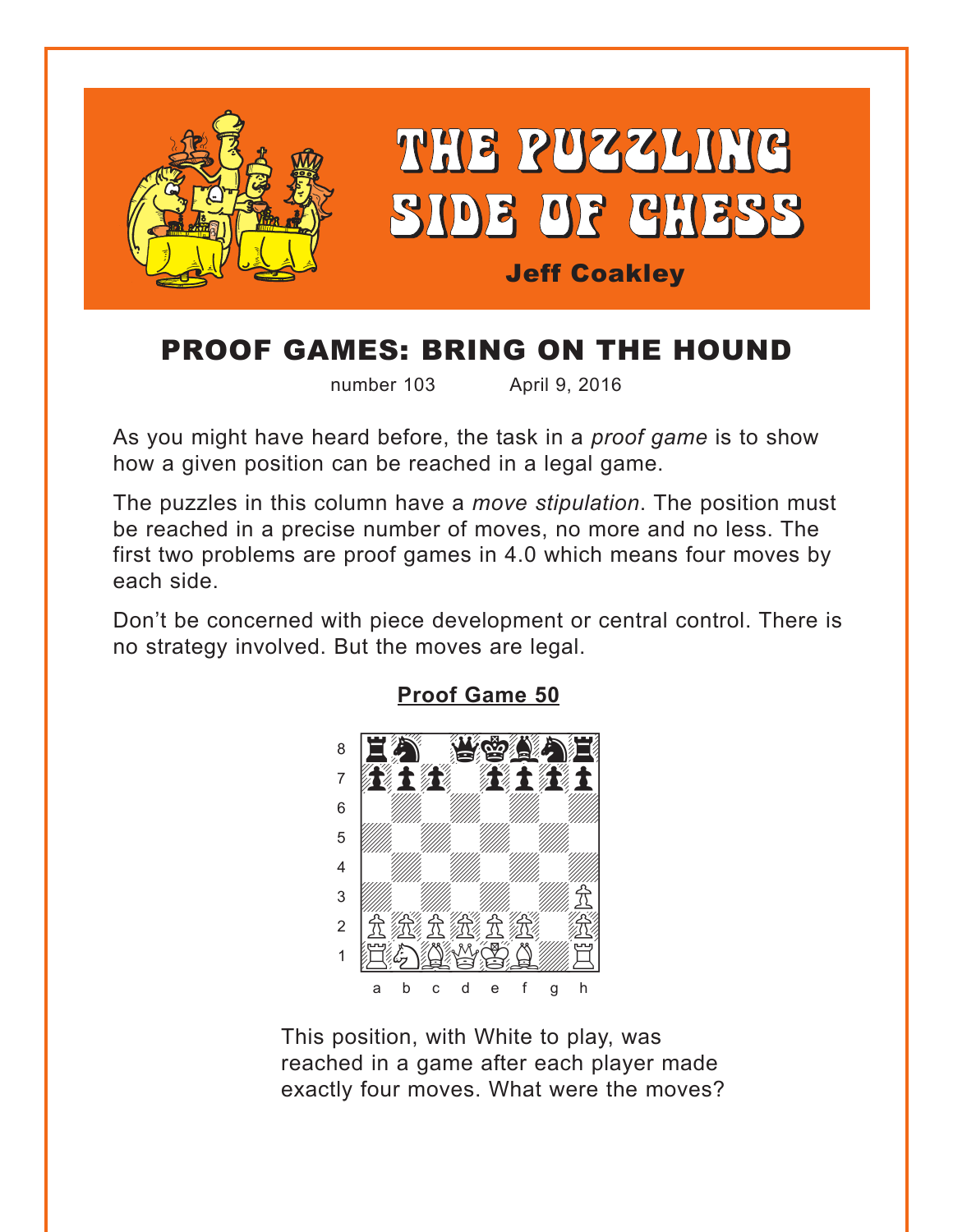<span id="page-1-0"></span>

**Proof Game 51** 



This position was reached after Black's fourth turn. What were the moves?

Proof game columns will be a monthly occurrence this year on the Puzzling Side of Chess. The regular menu will feature two "4.0 PG's", a synthetic game, and one or two longer proof games.

For anyone out there who doesn't know, a synthetic game is similar to a proof game. But instead of finding the move sequence that leads to a given position, the task is to compose a game that ends with a particular move.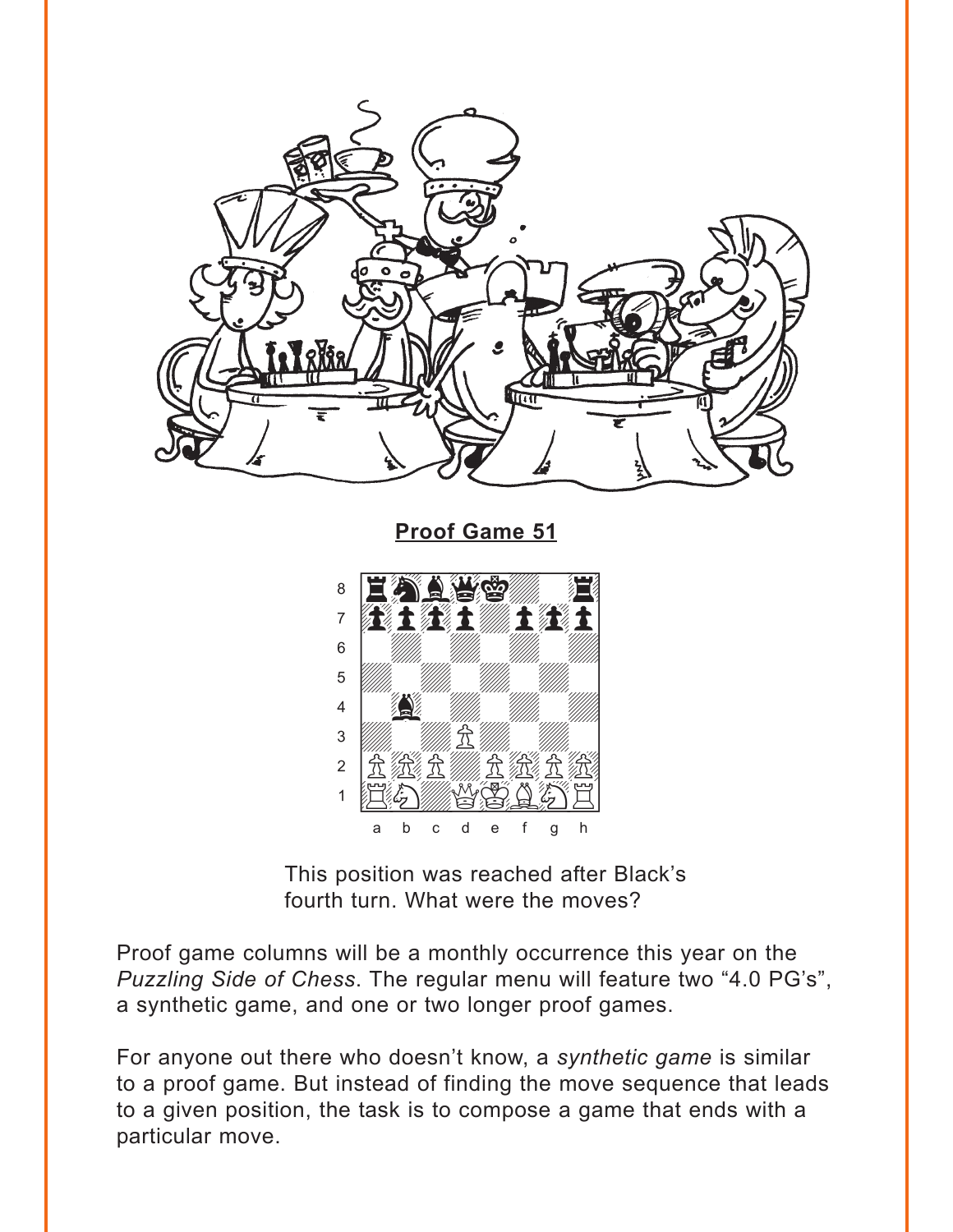### **[Synthetic Game 20](#page-6-0)**

<span id="page-2-0"></span>

Compose a game that ends with the move **4...Ne4#**.

Moving on to the longer category, we have games of length 5.0 and 5.5. Tougher to solve of course, but hopefully the unusual settings will entice you into trying.



**[Longer Proof Game 14](#page-6-0)** (5.0 moves)

This position was reached after Black's fifth turn. What were the moves?

Perhaps we've saved the best for last. Perhaps not. In any case, it's time again for some people's favourite detective, Harmonius Hound.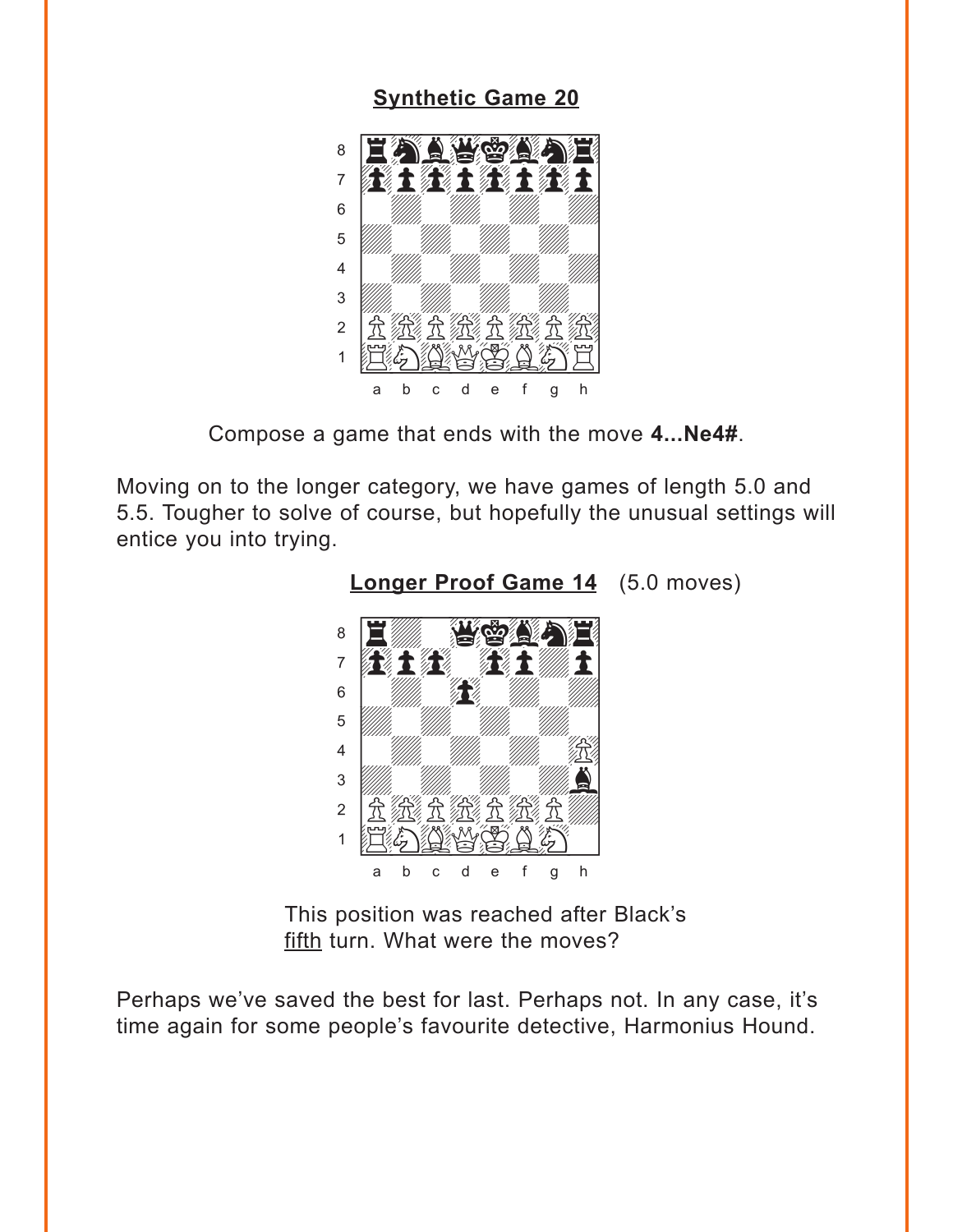

## **The Forgettable Case of the Run Amok Rook**

There was a bit of a ruckus at the City Club last week. Two excitable fellows were engaged in a heated debate over the chess problem shown below.

One insisted that the position could not be reached by White's sixth move. "I've analyzed for hours. It is impossible!"

The other countered loudly and repeatedly, "Then why does the puzzle ask for a solution in six moves?"

Before things got out of hand, the club manager stepped in. "Guys, please. Hold on a second." Then he shouted, in a somewhat quiet voice, to somebody in the back of the room. "Bring on the hound!"

It was moments like these that Harmonius Hound lived for. The celebrated sleuth strutted in like the king of beasts. "Gentlemen, stand aside. Let me have a gander at this poser."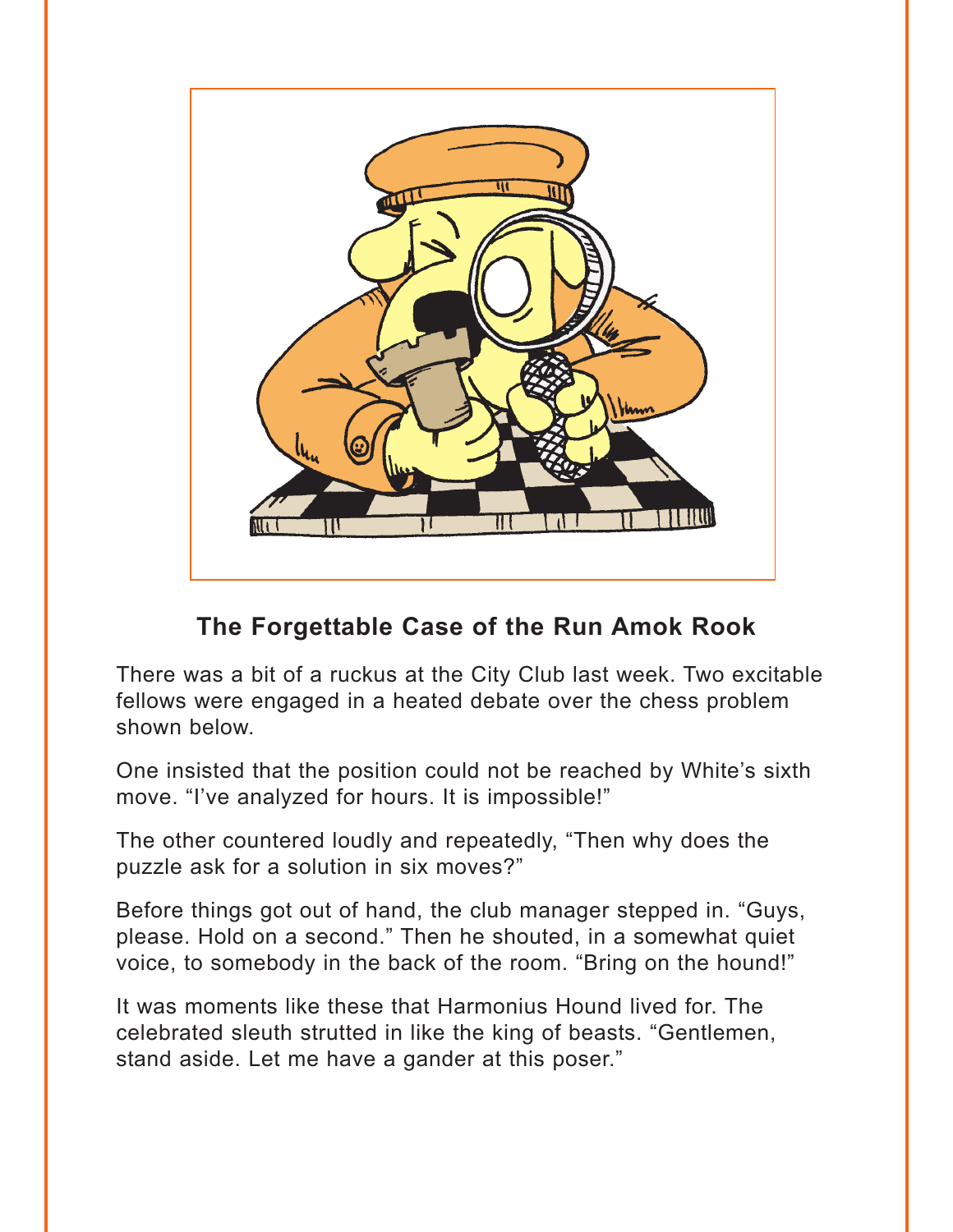### **Longer Proof Game 15** (5.5 moves)

<span id="page-4-0"></span>

This position was reached after White's sixth turn. What were the moves?

After a few minutes thought, Harmonius stepped back and grinned the way that clever dogs do. He then reset the board and played out the surprising sequence of moves.

Excitable fellow number 1 was none too happy. He was about to say something nasty when excitable fellow number 2 started to laugh.

We will spare you the details of what happened next. Suffice it to say that Harmonius Hound exited the scene calmly and unperturbed. Unlike the club manager, who was left to pick up the pieces.

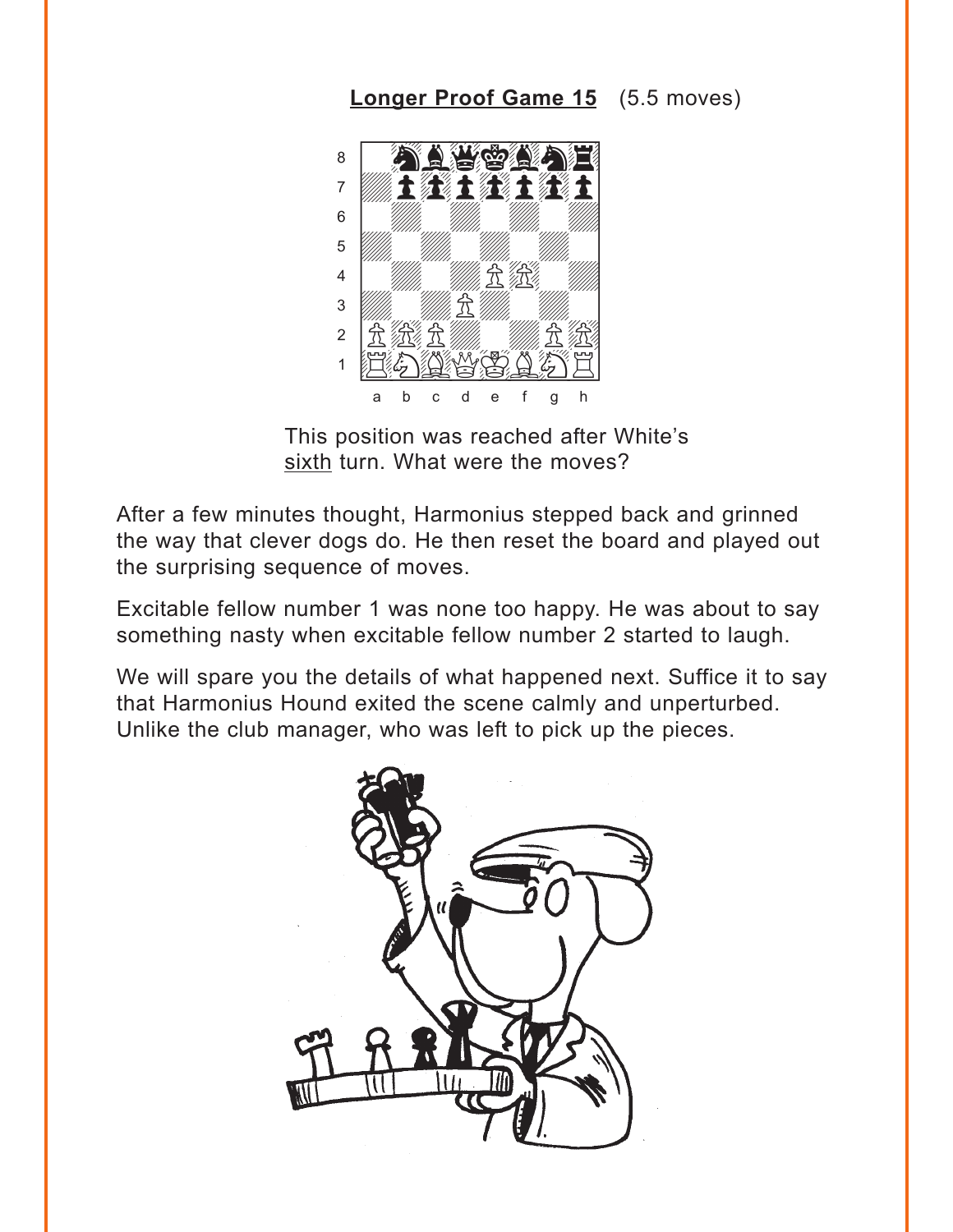# <span id="page-5-0"></span>**SOLUTIONS**

All problems by J. Coakley, *Puzzling Side of Chess* (2016).

*PDF hyperlinks*. You can advance to the solution of any puzzle by clicking on the underlined title above the diagram. To return to the puzzle, click on the title above the solution diagram.



**[Proof Game 50](#page-0-0)**

1.Nh3 d5 2.Nf4 Bh3 3.Nxd5 Qxd5 4.gxh3 Qd8

*Switchback* by the queen to d8 plus a puzzling non-capture by the black bishop on h3.



**[Proof Game 51](#page-1-0)**

1.d3 Nf6 2.Bg5 Nd5 3.Bxe7 Nb4 4.Bxb4 Bxb4+ Two captures on b4. A long fatal journey for the black knight.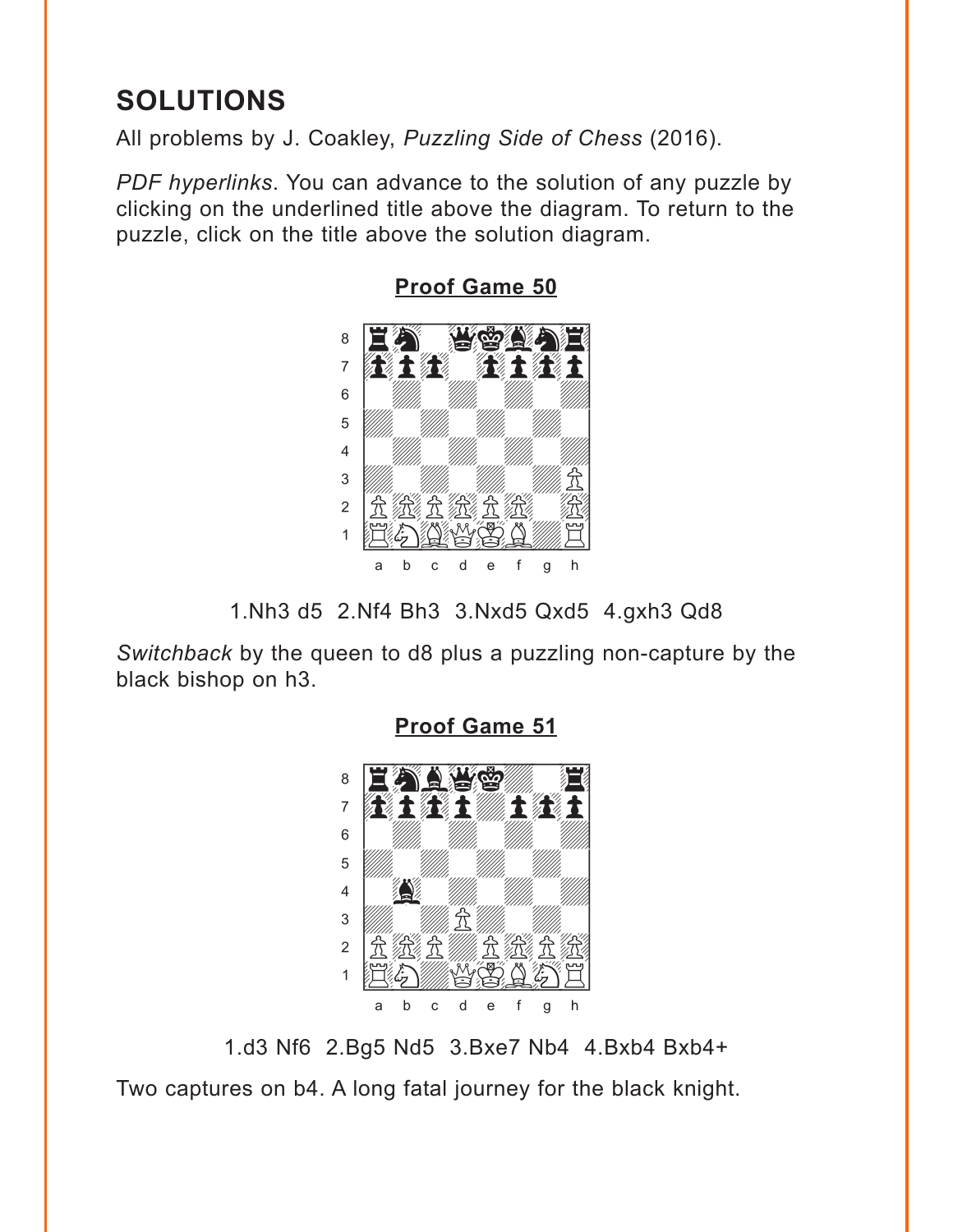### **[Synthetic Game 20](#page-2-0)**

<span id="page-6-0"></span>

1.f4 e5 2.Nf3 d6 3.Kf2 Nf6 4.Kg3 **Ne4#**

From Gambit Declined - Absurd Variation

The solution is not unique. The moves can be played in various orders. Black can substitute ...g5 for ...e5, and/or ...d5 for ...d6.





1.h4 d6 2.Rh3 Nd7 3.Rg3 Ndf6 4.Rxg7 Bh3 5.Rxg8 Nxg8

An *impostor* knight on g8 and another puzzling non-capture by a black bishop on h3.